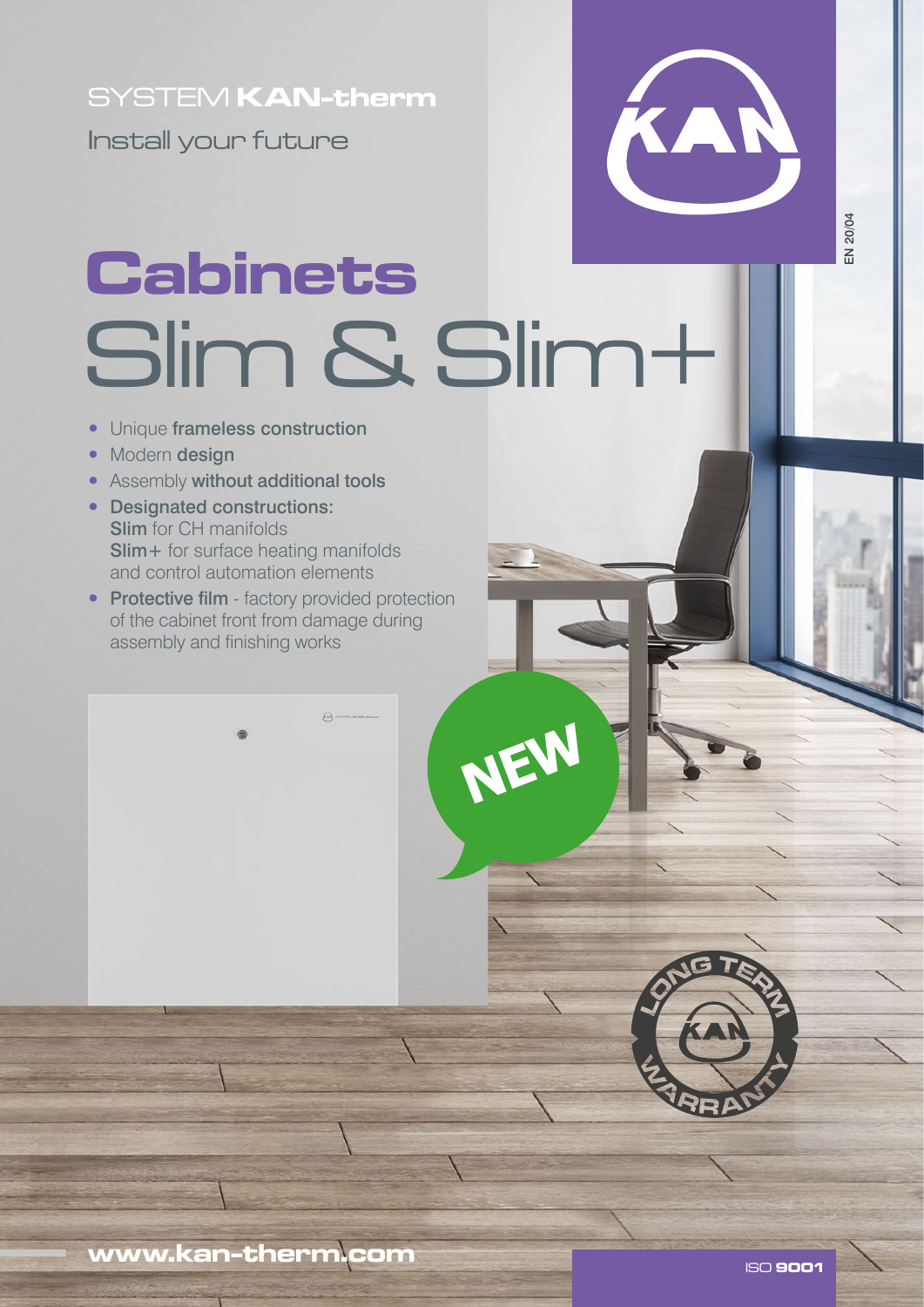5

### Cabinet depth regulation

Clean, aesthetic surfaces transferences<br> **the wall surfaces**<br>
surfaces<br>
the wall surface

allows versatile assembly, also of manifolds with pumping mixing units

> thin cabinet front fits in perfectly with<br>the wall surface







Shutters, placed in the upper part of the Slim+ cabinet body, enable an easy way of connecting the pipes supplying the manifold or the electric wires of the automatics, DIN rail allows for quick and easy assembly of control automatics elements

### Move & Lock function

special design of the manifold's fastening bolts thanks to which they can be freely positioned on the mounting rail, without the need to screw them on or risking their moving along the rail

### **Functionality**

ROTEC